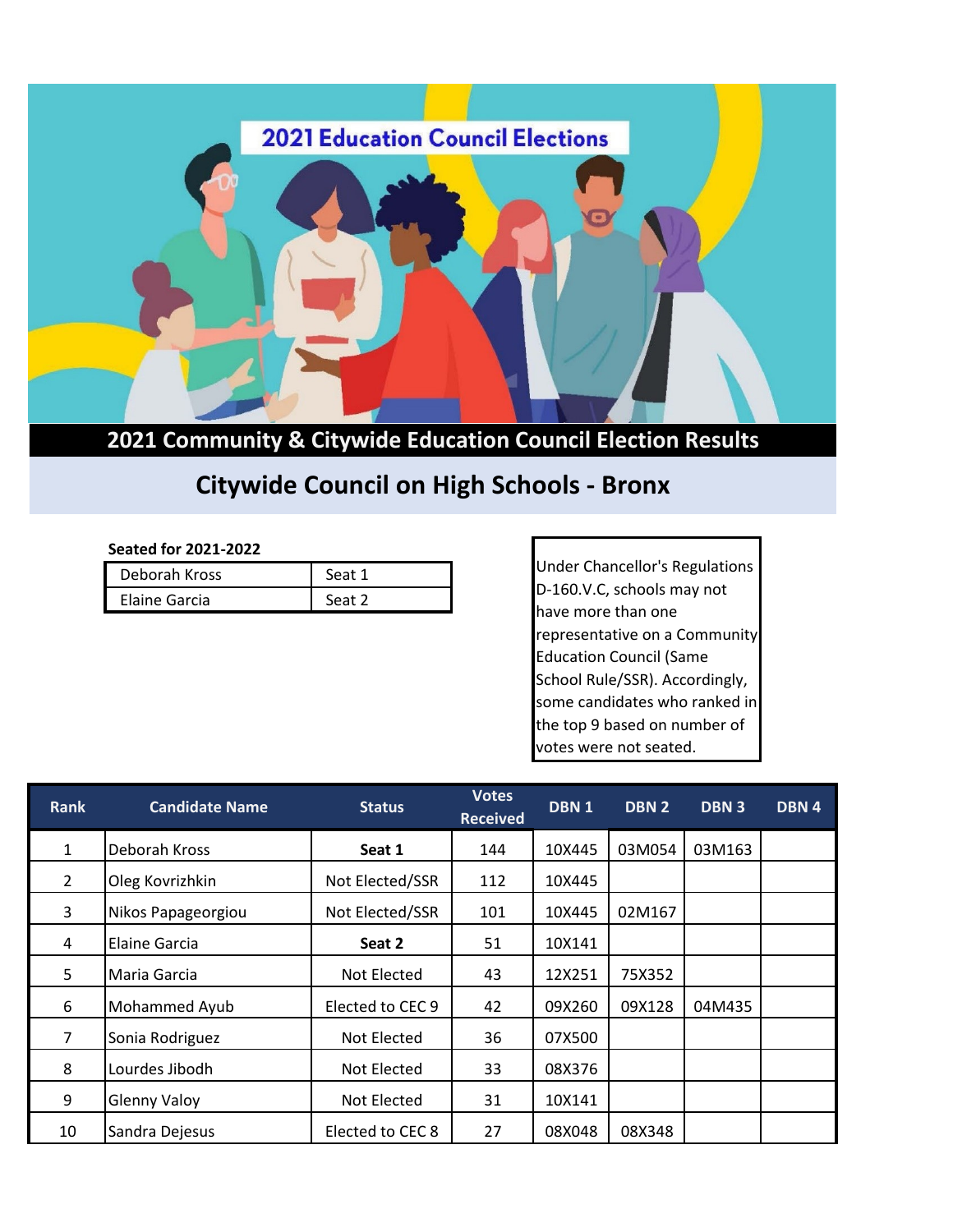| 10 | Gina Ramos               | Elected to CEC 8 | 27             | 08X371 | 08X558 |        |        |
|----|--------------------------|------------------|----------------|--------|--------|--------|--------|
| 12 | Erika Luna               | Not Elected      | 26             | 10X141 |        |        |        |
| 12 | <b>Itorye Silver</b>     | Not Elected      | 26             | 10X445 |        |        |        |
| 14 | Ilka Rios                | Not Elected      | 23             | 12X511 |        |        |        |
| 15 | Tammy Rodriguez          | Not Elected      | 20             | 10X442 | 04M171 |        |        |
| 16 | <b>Scott Douglass</b>    | Not Elected      | 18             | 10X445 |        |        |        |
| 16 | Dean Parker              | Not Elected      | 18             | 10X118 | 10X696 |        |        |
| 18 | <b>Bonita Dent</b>       | Not Elected      | 17             | 10X434 | 12X383 | 12X214 |        |
| 18 | Nicole Smith             | Not Elected      | 17             | 11X545 | 11X566 | 75K371 |        |
| 20 | Nefertiti Smith          | Not Elected      | 16             | 10X439 |        |        |        |
| 20 | Robin Zgodny             | Not Elected      | 16             | 10X445 |        |        |        |
| 20 | Hazel Johnson            | Not Elected      | 16             | 11X542 |        |        |        |
| 20 | <b>Ngouille Cisse</b>    | Not Elected      | 16             | 07X334 | 02M394 | 84M265 |        |
| 24 | Keyna Franklin           | Not Elected      | 15             | 10X351 |        |        |        |
| 24 | Randi Langford           | Not Elected      | 15             | 10X445 |        |        |        |
| 24 | Sherrita Huntington      | Not Elected      | 15             | 11X455 | 11X287 | 11X016 | 11X181 |
| 24 | <b>Albert Marquez</b>    | Not Elected      | 15             | 10X141 |        |        |        |
| 24 | Aurora Ronda             | Not Elected      | 15             | 08X293 |        |        |        |
| 29 | Souleymane Sy            | Not Elected      | 13             | 11X545 |        |        |        |
| 29 | Fiordaliza Gonzalez      | Not Elected      | 13             | 10X442 |        |        |        |
| 29 | Denisha Miller           | Not Elected      | 13             | 09X250 |        |        |        |
| 29 | Parag Pande              | Not Elected      | 13             | 10X696 | 02M114 |        |        |
| 33 | Toni Sherry-Ann Benjamin | Not Elected      | 11             | 11X545 |        |        |        |
| 34 | Edith Cumbe Trujillo     | Not Elected      | 10             | 10X353 |        |        |        |
| 34 | Violeta Guevara          | Not Elected      | 10             | 07X223 |        |        |        |
| 34 | Christine Noble          | Not Elected      | 10             | 11X455 |        |        |        |
| 37 | Rufina Pena              | Not Elected      | 9              | 12X550 |        |        |        |
| 37 | Selene Serrano           | Not Elected      | 9              | 07X495 | 08X101 |        |        |
| 39 | Flandesia Jones          | Not Elected      | $\overline{7}$ | 09X260 |        |        |        |
| 39 | Natalie Maxwell          | Not Elected      | $\overline{7}$ | 11X514 |        |        |        |
| 41 | Kimberly Crowder         | Not Elected      | 6              | 11X514 | 11X021 |        |        |
| 41 | Fernando Gonce           | Not Elected      | 6              | 11X455 |        |        |        |
| 41 | Glenys Moya              | Not Elected      | 6              | 07X223 |        |        |        |